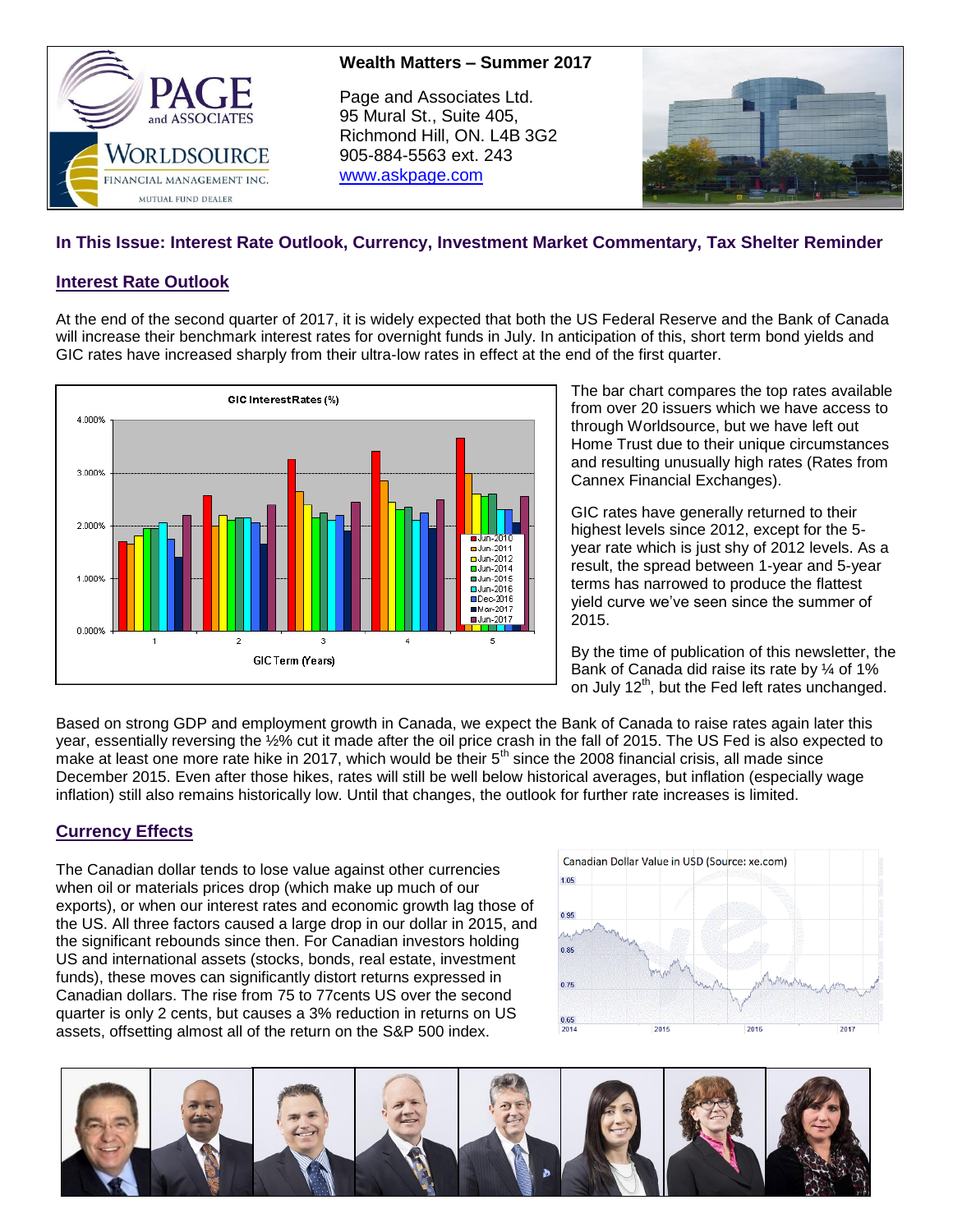#### **Investment Market Commentary**

The second quarter saw decent gains in US and international equity markets, but the Canadian market lost ground, barely hanging onto a positive return for the year to date.

The Canadian energy sector turned in a second consecutive quarter of steep declines, with crude oil touching a low of just over US\$40 a barrel in mid-June, down from almost \$55 at the end of 2016, and \$52 at the end of March. Gold and commodity prices also declined in the quarter, reversing strong gains made by these sectors in the first quarter. On a positive note for Canada, first quarter GDP growth figures released by Statistics Canada in May showed growth at 3.7% the strongest growth of the G7 countries, and at the very end of June oil moved back above US\$45 per barrel. These might have been our only high notes along with celebrating Canada's 150 years of confederation, as the TSX ended the quarter down 1.64%, but remained up 0.74% for the year.

Home sales in the GTA plunged after the Ontario government imposed a tax on foreign buyers in April, aimed at cooling the GTA market. The Canadian Real Estate Association notes that sales in the GTA were down 25.3% in May compared to April, which is the largest month to month decline in almost 5 years, and the number of residential properties sold nationwide fell 6.2%. Another decline reported in mid-July for the month of June may signal a top in this market.

April brought more investor angst when Home Capital Group, a leading Canadian alternative mortgage lender, responded to allegations by securities regulators that it failed to properly disclose falsified mortgage applications from 2014. Depositors fearful of a collapse withdrew over 90% of Home Trust's high interest savings account balances, forcing them to obtain expensive financing at high rates to support ongoing operations, and the value of their shares plunged. The fear of collapse seems now to have passed as fines were paid, employees who helped to create the issue have been terminated, and key management positions are being replaced. Renowned investor Warren Buffet, through his company Berkshire Hathaway, committed in late June to pay \$153.2 million for an almost 20% stake in the company, with a second purchase of \$246.7 million (subject to shareholder approval) which would take his stake to 38.4%. The share price recovered significantly on that news. Even if things don't work out for Home Trust and Home Bank, depositors are covered for up to \$100,000 per individual through the Canada Deposit Insurance Corporation (CDIC), who say that in case of insolvency, they would ensure deposits up to that limit are honoured within a few weeks of any default.

Statistics Canada's June 30<sup>th</sup> report noted that real GDP expanded by 0.2% in April 2017 in line with expectations, putting the economy on track for growth of around 3% in the second quarter. This robust growth, after a strong first quarter and decent employment growth, gave the Bank of Canada confidence to announce its intent to reverse one or more of the two ¼% interest rate cuts made in late 2015 to offset the oil price collapse of that year. With this expectation, the Canadian dollar pushed above 77 cents (US) to a 9 month high at the end of June. The bank did hike  $\frac{1}{4}$  on July 12<sup>th</sup>, and It is widely expected that another rate hike will be made later in 2017, reversing the other 2015 cut. Industrial and consumer discretionary sectors did well for the quarter, but not enough to offset the weakness in energy and materials.

The US market continued to make progress over the quarter, with the Dow Jones Industrial Average regularly hitting new records, and the S&P500 index rising over 3% in the quarter after posting a 6% rise in the first quarter. However, the strengthening of the Canadian dollar over the quarter by almost 3% left Canadian investors with only a 0.51% gain for the quarter, and 5.68% for the half-year. The US market continued to be powered by information technology and consumer discretionary sectors while returns in energy, financials and telecom services were a drag. The expectation of president Trump's proposed corporate tax cuts are likely responsible for part of the year's gains, but there has also been a recovery in corporate earnings after several quarters of slowing, and a weaker US dollar is likely to help exports. The tax cuts may not materialize anytime soon as the administration seems unable to make progress on amendments to the Affordable Care Act required before budget and tax measures can be tabled. The market may eventually lose confidence that the tax cuts will actually happen, and could give back some of its gains. US stock prices are at historic highs on a price/earnings basis, but near historic lows based on earnings relative to bond yields according to the BlackRock Institute. BlackRock also believes the US recovery may have some years to run when compared with the market level relative to prior recoveries, rather than the length in years, as the 2008 trough was unusually deep. The unemployment rate sits at 4.3%, a 16 year low, and wage growth is currently around 2.5%. The Federal Reserve would like to see stronger inflation before raising interest rates further, and continued wage growth may entice more unofficially unemployed back to the labour market despite the low official unemployment rate.

(continued on next page…)

The information contained in this newsletter is for general information purposes only and is based on the perspectives and opinions of the authors, based on various sources. All information provided is believed to be accurate, however, no warranty can be made as to its accuracy or completeness.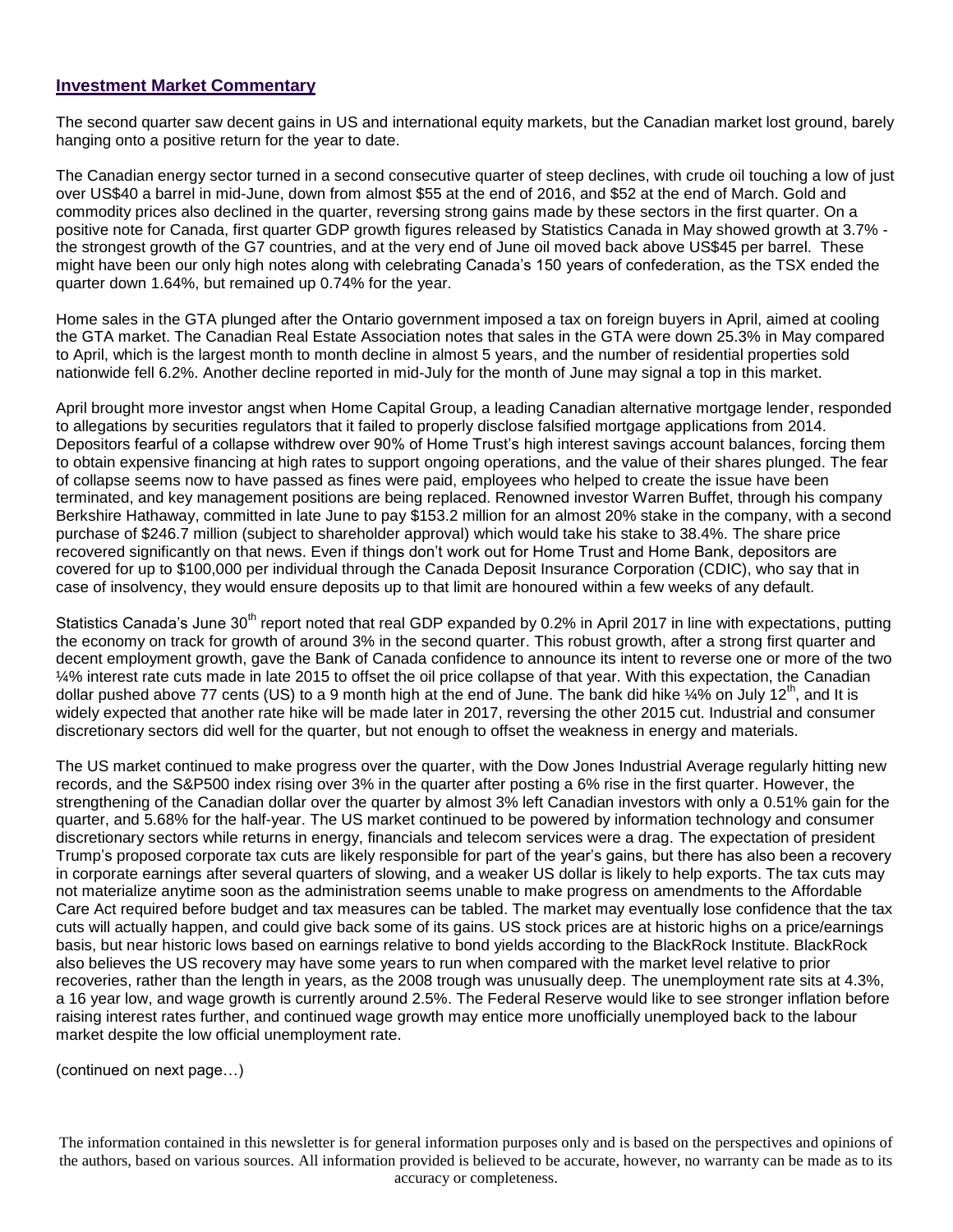Trump's aggressive negotiating style saw the US withdrawing from various multilateral agreements including the Trans-Pacific Partnership, the Paris Accord on climate change, and the North-American Free Trade Agreement. NAFTA negotiations are expected to begin in August, and while complaints about Canada centre on dairy and softwood lumber, the lumber issue has been sent to dispute resolution several times over the decades, always ending in Canada's favour, and US-Canada trade overall is roughly in balance, so we would expect a reasonable outcome.

Outside North America, French electors rejected the far-right National Front party, and UK voters refused to give the governing conservatives a stronger majority. Both outcomes were seen as triumphs for moderation. Europe's economy has been recovering, and while both UK and German stock indices were up less than 1% on the quarter in their local currencies, they are up 4.7% and 7.4% respectively for the year. The MSCI Europe benchmark was up 7.7% for the quarter, and is up almost 16% year-to-date (12% in Canadian dollars). It is widely expected that the European Central Bank will raise interest rates soon, though the US decision to stay put right now could delay them. Emerging Markets, which had been feared would lose financing from the developed word on rising yields on US Treasuries, benefitted from the slowing of interest hikes there, gaining over 6% for the quarter, and over 18% year-to-date (14.6% in Canadian dollars).

## **Benchmark Returns**



| Total Returns CAD\$ to June 30, 2017 | 1M       | 3M        | 6M        | 12M       | <b>2Y</b> | 3Y        | 5Y       | 10Y      | 15Y    |
|--------------------------------------|----------|-----------|-----------|-----------|-----------|-----------|----------|----------|--------|
| Canadian Dollar (\$US/\$CA)          | 4.03%    | 2.57%     | 3.46%     | 0.25%     | $-1.96%$  | $-6.30%$  | $-4.72%$ | $-1.97%$ | 1.05%  |
| Canada                               |          |           |           |           |           |           |          |          |        |
| <b>Canadian Fixed Income</b>         |          |           |           |           |           |           |          |          |        |
| 91 Day T-Bills                       | $-0.01%$ | 0.09%     | 0.19%     | 0.45%     | 0.47%     | 0.60%     | 0.76%    | 1.20%    |        |
| FTSE TMX Short Term Bond             | $-0.98%$ | $-0.42%$  | 0.25%     | 0.20%     | 0.88%     | 1.72%     | 1.94%    | 3.53%    |        |
| <b>FTSE TMX Universe</b>             | $-1.17%$ | 1.11%     | 2.36%     | 0.02%     | 2.58%     | 3.79%     | 3.29%    | 5.11%    |        |
| FTSE TMX Long Term Bond              | $-0.66%$ | 4.11%     | 6.06%     | 0.40%     | 5.04%     | 6.69%     | 4.88%    | 7.18%    |        |
| FTSE TMX High Yield                  | 0.46%    | 1.70%     | 4.96%     | 14.98%    | 6.55%     | 4.34%     | 6.58%    | 6.94%    |        |
| <b>Canadian Equity</b>               |          |           |           |           |           |           |          |          |        |
| S&P/TSX Composite                    | $-0.75%$ | $-1.64%$  | 0.74%     | 11.05%    | 5.27%     | 3.08%     | 8.74%    | 3.89%    | 7.95%  |
| S&P/TSX SmallCap                     | 0.49%    | $-5.51%$  | $-4.12%$  | 3.75%     | 6.72%     | $-1.62%$  | 5.13%    | 0.64%    | 4.36%  |
| <b>TSX Sectors</b>                   |          |           |           |           |           |           |          |          |        |
| Cdn. Energy                          | $-6.54%$ | $-13.33%$ | $-21.20%$ | $-7.16%$  | $-6.07%$  | $-17.44%$ | $-3.26%$ | $-4.22%$ | 4.62%  |
| Cdn. Materials                       | $-3.98%$ | $-6.43%$  | $-0.69%$  | $-7.91%$  | 4.82%     | $-2.57%$  | $-4.19%$ | $-1.15%$ | 4.75%  |
| Cdn. Consumer Staples                | $-3.29%$ | 1.47%     | 4.60%     | 9.11%     | 11.22%    | 19.55%    | 21.28%   | 12.14%   | 9.62%  |
| Cdn. Health Care                     | 6.84%    | 4.02%     | 1.09%     | $-14.76%$ | $-26.87%$ | $-6.43%$  | 3.32%    | 6.71%    | 3.06%  |
| Cdn. Real Estate                     | $-0.77%$ | 1.23%     | 5.97%     | 4.45%     | 7.86%     | 10.05%    | 10.17%   | 7.00%    | 11.38% |
| Global Gold                          | $-6.73%$ | $-5.99%$  | 0.74%     | $-22.33%$ | 14.57%    | 0.64%     | $-7.45%$ | $-2.19%$ | 1.09%  |
| <b>U.S.A.</b>                        |          |           |           |           |           |           |          |          |        |
| S&P 500 (LargeCap)                   | $-3.27%$ | 0.51%     | 5.68%     | 17.61%    | 12.94%    | 16.98%    | 20.31%   | 9.34%    | 7.22%  |
| Russell 2000                         | $-0.55%$ | $-0.10%$  | 1.48%     | 24.29%    | 9.96%     | 14.58%    | 19.33%   | 9.07%    | 8.05%  |
| <b>International</b>                 |          |           |           |           |           |           |          |          |        |
| <b>MSCI EAFE (Net)</b>               | $-4.04%$ | 3.46%     | 10.00%    | 19.97%    | 6.02%     | 7.95%     | 14.07%   | 3.06%    | 5.20%  |
| <b>MSCI Europe</b>                   | $-4.90%$ | 5.04%     | 12.05%    | 21.51%    | 6.39%     | 7.08%     | 14.86%   | 3.26%    | 5.80%  |
| MSCI Japan                           | $-2.84%$ | 2.59%     | 6.42%     | 19.28%    | 6.61%     | 12.99%    | 15.30%   | 3.46%    | 3.89%  |
| <b>MSCI EM (Emerging Markets)</b>    | $-2.84%$ | 3.72%     | 14.63%    | 23.87%    | 6.79%     | 8.26%     | 9.49%    | 4.30%    | 9.80%  |

This information is not intended to provide specific personalized investment, financial, legal, accounting or tax advice. Please contact us to discuss your particular circumstances.